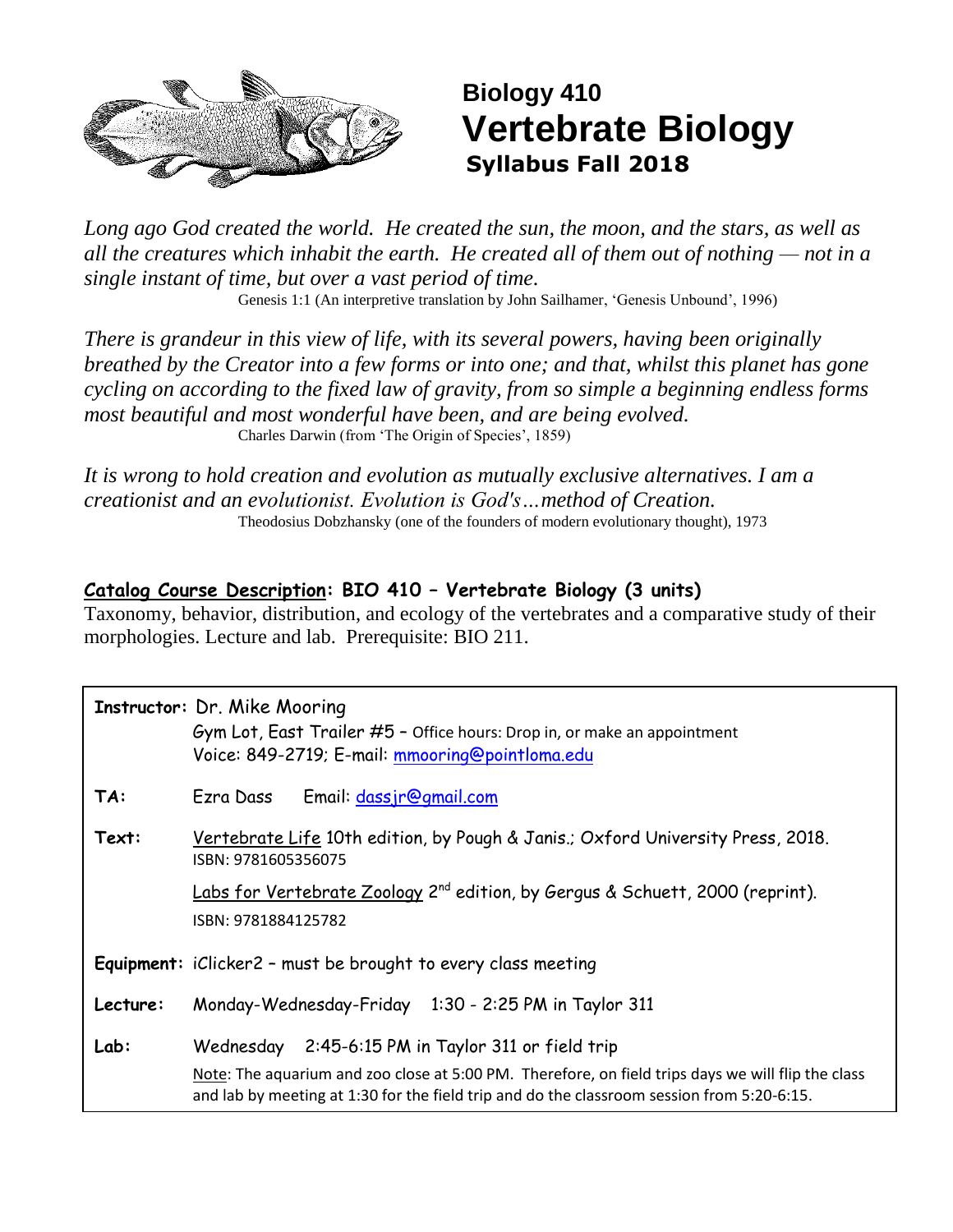### **Course Learning Outcomes:**

Upon completion of the course, you will be able to:

- Explain how vertebrate form is a product of both function and evolutionary history.
- Assess the role of natural selection and evo-devo in the emergence of novel traits and body plans.
- Summarize the principles of the cladistic approach to evolutionary history and relatedness.
- Compare the major groups of vertebrates in terms of structural, physiological, and behavioral traits.
- Become familiar with taxonomic nomenclature and the phylogenetic tree of major vertebrate taxa.
- Research and describe the importance of protecting and conserving vertebrate biodiversity.
- Research, synthesize, and analyze data from the literature for an original research project.

**Course Objectives.** The goal of this course is to gain an intimate appreciation of God's design for life by analyzing and comparing the anatomy, physiology, ecology, and behavior of the vertebrates. We will examine how structure changes from one vertebrate group to another, and how structural changes are correlated with functional changes. Evolution, the mechanism of historical change and relatedness among groups of organisms, will be considered as God's creative tool. Such historical changes in the structure and function of vertebrates are not random, but reflect adaptations for solving different problems encountered in the environment. A unifying theme will be the role of evolutionary processes and the use of phylogenetic systematics (cladistics) to organize vertebrate diversity and to formulate hypotheses that seek to solve the 'mysteries' of vertebrate evolution. Current conservation efforts to save vertebrate species and retain biodiversity will be an additional theme and personal application.

### **COURSE DESIGN –**

**(1) Lecture and Lab:** The lecture and lab components will cover most of the same topics, although they will not always be synchronized. Lab partners will complete exercises in phylogenetic systematics, comparative anatomy dissections, examination of mounted specimens, and field trips to the Birch Aquarium and the San Diego Zoo. For the comparative anatomy labs, you will need the Gergus & Schuett lab manual, a dissecting kit with sharp scalpel blades, and clothing that can get dirty.

**(2) Textbook Readings and Questions:** I have prepared a set of guided questions for each topic reading in the Pough & Janis textbook that is available on Canvas under 'Assignments'. The guided questions are designed to: (1) help you focus on the information that is most relevant to this course, (2) prepare you for iClicker quizzes and midterm exams, and (3) give you the foundational knowledge for the in-class activities.

**(3) Exams:** The exams will include multiple choice, short answer, and essay questions that will allow you to demonstrate your grasp of whole concepts and ability to synthesize different material. Each exam will count equally; the midterms will be non-comprehensive and the final will be semi-comprehensive. Study guides will specify the material you need to know. I will not cover all the material in lecture, but you should be reading the assigned chapters in the textbook to prepare for exams.

**(4) Term paper:** You will be required to do your own research and to prepare a final paper and presentation on a conservation topic involving a single species or a taxonomic group of vertebrates.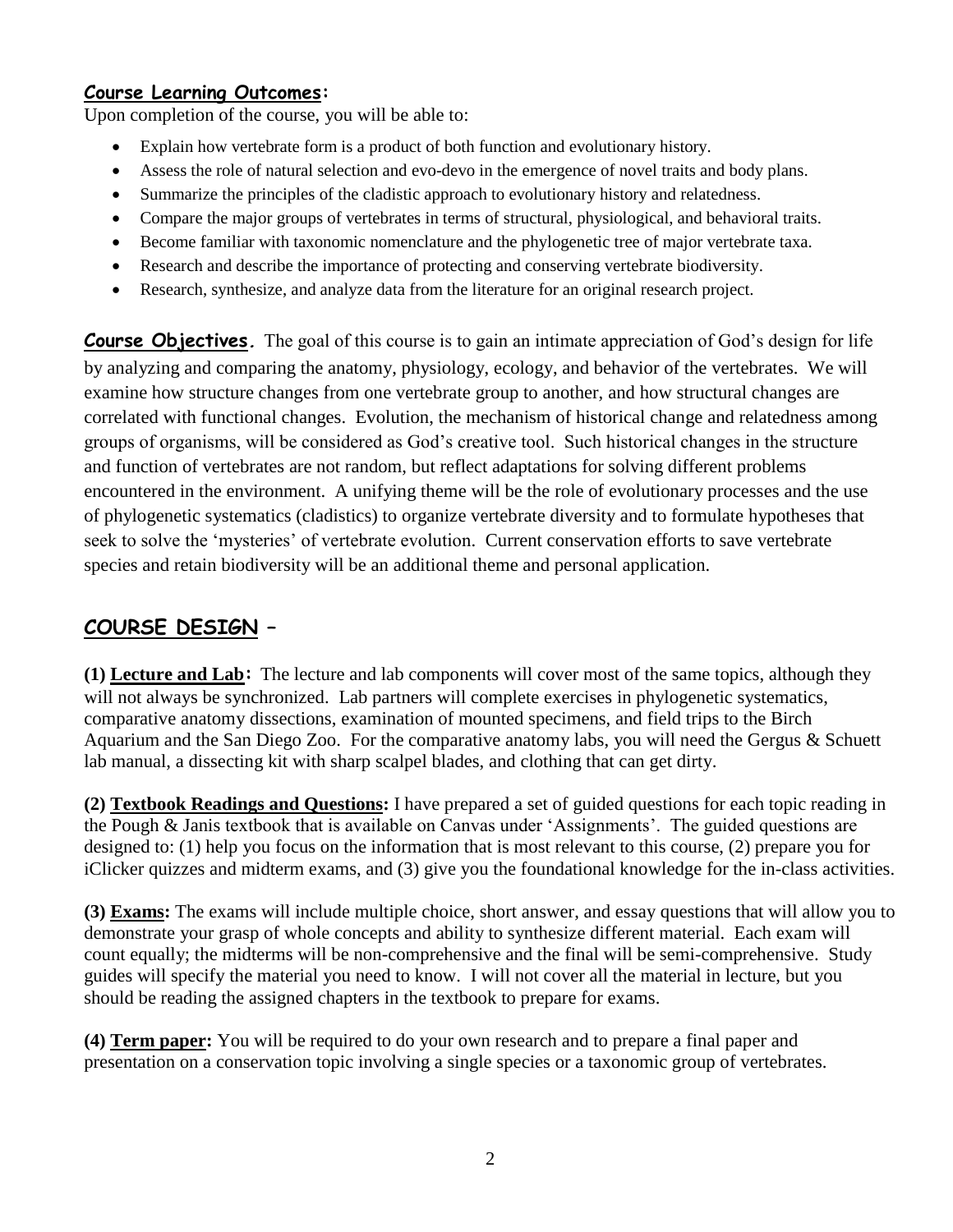**(5) Canvas:** All the class material will be available to you on the course Canvas site. Assignments will be submitted via Canvas 'Assignments' and graded online. The only paper assignments will be activities done in class. Note that Canvas does not support 'Pages', so PLEASE submit Word or PDF files.

**(6) iClickers:** Class will involve a combination of lecture and small group activities. Classroom quizzes based on readings and assignments will be administered using iClicker2, therefore you should always bring your clicker to class. You should have your own remote so that your participation is recorded. Clickers will be used to assess participation (engagement) and performance (getting the right answer). Total iClicker points will be adjusted to compensate for excused absences. (Note that I have a few loaner clickers.)

**(7) Course Attendance Policy:** You are required to sign the attendance roster at each class meeting. You are permitted 5 absences without penalty. Every absence in excess of 5 will incur a penalty to be deducted from your attendance participation points and will impact your final grade.

**(8) Late Assignments:** All assignments should be submitted before the due date and time indicated on Canvas. Late penalties will apply for all assignments submitted after the due date. For labs (15-20 pts) and readings (5 pts), 2 points and 1 point will be deducted for each day late, respectively; no points will be awarded after 10 days under normal circumstances. The intent of late penalties is to encourage you to turn in your work on time, and to be fair to those who do. If you have a legitimate reason for not submitting an assignment on time, please email both the grader and I as soon as possible.

**(9) Academic Honesty:** The PLNU policy on academic honesty is listed under the institutional policies below. My experience is that many students are not aware that some of their regular practices are considered plagiarism. For example, while you are free to discuss readings and lecture material among yourselves, I expect that you will each do your own work on individual assignments. In this case, teaming up with other students to write joint answers that are then turned in as if they were individual efforts is considered plagiarism. Do not share electronic files of your answers to an assignment with another student; if they subsequently use your answers in their assignment, you are also guilty of plagiarism.

**(10) Electronic Etiquette:** Recent studies have indicated that we are currently experienced an epidemic of 'digital distraction' caused by multi-tasking – moving quickly between tasks on electronic devices in which only partial attention is given to each task. In the classroom setting, studies reveal that the use of laptops and smartphones for non-course related tasks (checking emails, texts, social media) distracts attention from learning and results in reduced academic performance and lowered grades. The reality is that you cannot fully learn new information or master new concepts when distracted by multi-tasking. Evidence indicates that even classmates who see your screen are distracted and their performance reduced.

To ensure the best learning environment possible, classroom policy is that…

### **All electronic devices are turned off and put out of sight when class is in session.**

**This includes laptops** because there is evidence that student learning is improved when you have to take notes by hand. Many of these studies are posted on Canvas, along with strategies for managing your use of electronics.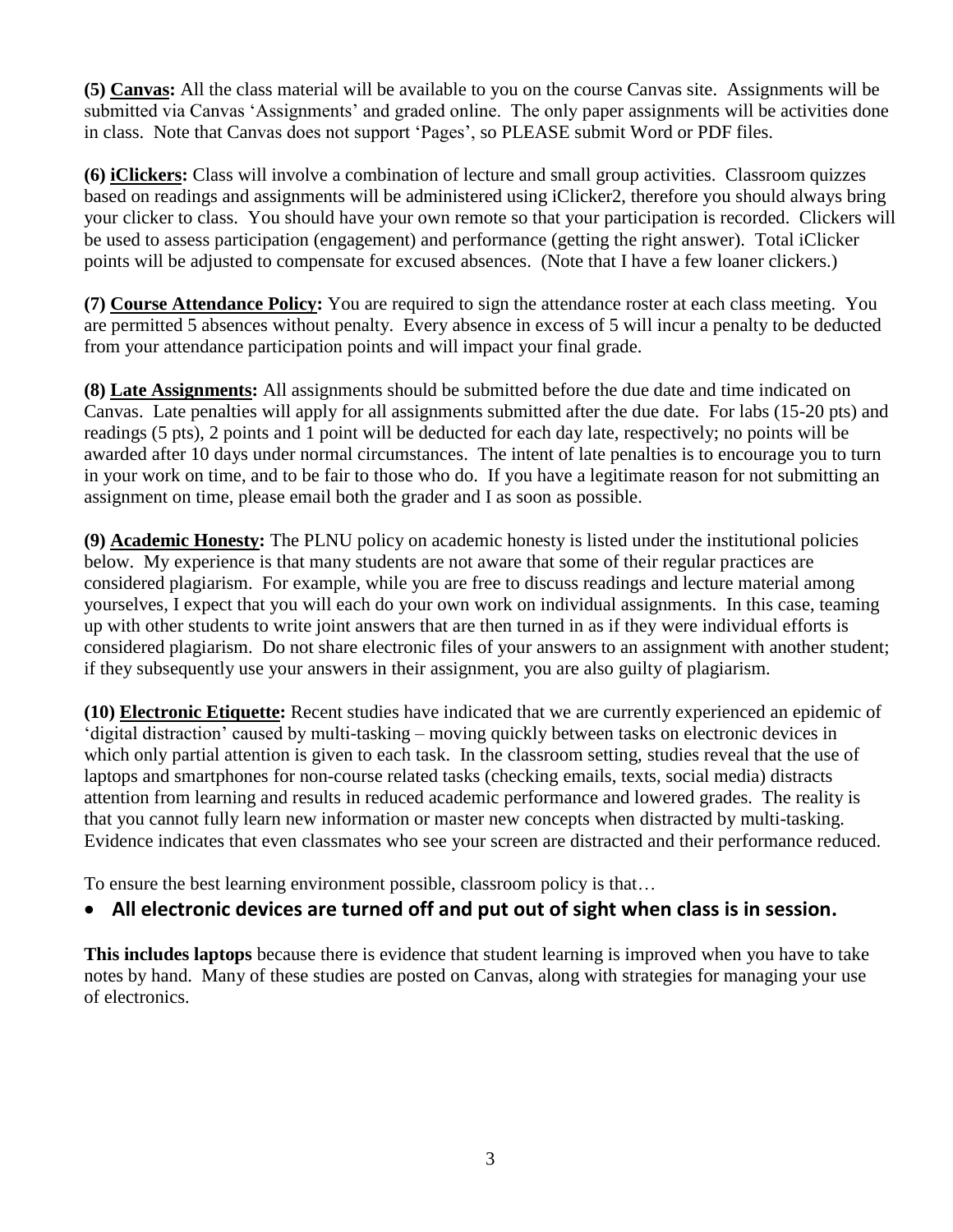#### **Why am I asking you not to use laptops (and other electronic devices) in class?**

Numerous studies have confirmed that classroom laptop use can be an impediment to learning, interfere with your education, and serve as a distraction for your neighbors. Four specific reasons follow, with live links to the articles (more studies are on Canvas Modules):

- 1. Laptops and other electronic devises enable more than just note-taking, and they introduce numerous distractions (web-surfing, homework for other classes, social media, etc.) for you and your neighbors. You may think that you can multitask, but studies show that you cannot. ['You'll Never Learn!'](http://www.slate.com/articles/health_and_science/science/2013/05/multitasking_while_studying_divided_attention_and_technological_gadgets.html)
- 2. As already mentioned, using your laptop in class can be less than neighborly. Your classmates' grades can also suffer due to the distracting pull of the laptop. ['Laptop Multitasking Hinders Classroom Learning for Both Users and Nearby Peers'](https://www.sciencedirect.com/science/article/pii/S0360131512002254)
- 3. Writing is a more effective way of learning material than is typing. With typing, each letter is pretty much the same thing for the brain. Writing, however, uses different muscle groups with each word and encourages the brain to integrate material during the writing process. Typing may be easy and fast, but by making the brain passive, it discourages learning. ['Attention, Students: Put Your Laptops Away'](https://www.npr.org/2016/04/17/474525392/attention-students-put-your-laptops-away)
- 4. Using electronic devises in class also impairs long-term retention, with one study suggesting that smartphone use in class can lower one's grade by half a letter grade. ['The Myth of Multitasking'](https://www.insidehighered.com/news/2018/07/27/class-cellphone-and-laptop-use-lowers-exam-scores-new-study-shows)

### **Grading Criteria**

| <b>Assignment</b>                     | Points* |
|---------------------------------------|---------|
| Exams: 3 non-comprehensive @ 100 pts  | 300     |
| Textbook reading questions: 21@ 5 pts | 105     |
| iClicker quiz points                  | 50      |
| Term paper                            | 100     |
| Classroom activities                  | 50      |
| Attendance participation points       | 50      |
| Lab assignments: 13@ 20 pts           | 260     |
|                                       | 915     |

| Letter | Percent | Letter | <b>Percent</b> |
|--------|---------|--------|----------------|
| А      | 90      | C      | 70             |
| А-     | 88      | $C -$  | 68             |
| B+     | 86      | D+     | 66             |
| B      | 80      | D      | 60             |
| B-     | 78      | D-     | 58             |
| C+     | 76      |        | <58            |

\*points are estimates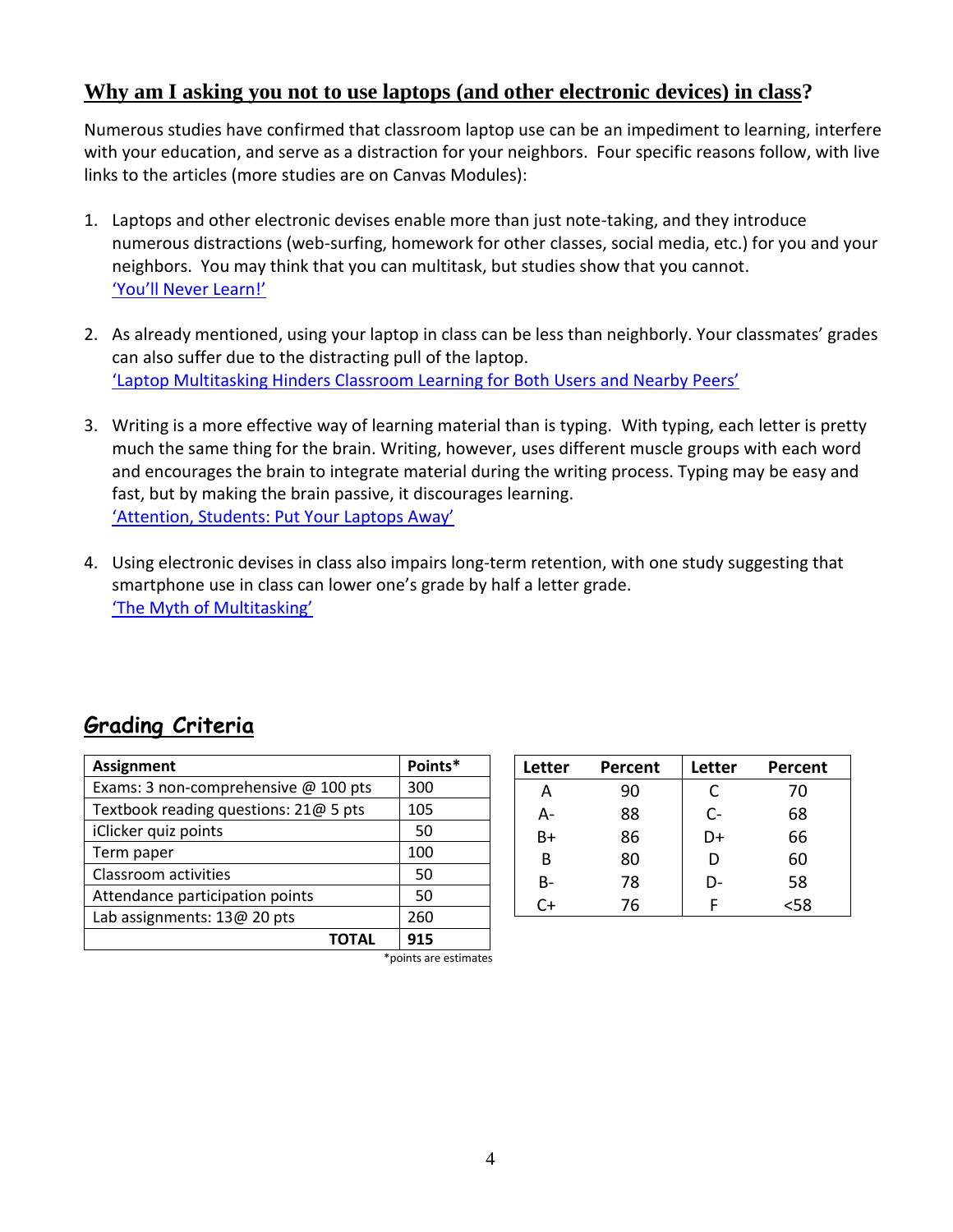# **PLNU INSTITUTIONAL POLICIES**

PLNU forward

#### **PLNU Mission: To Teach ~ To Shape ~ To Send**

Point Loma Nazarene University exists to provide higher education in a vital Christian community where minds are engaged and challenged, character is modeled and formed, and service becomes an expression of faith. Being of Wesleyan heritage, we aspire to be a learning community where grace is foundational, truth is pursued, and holiness is a way of life.

**PLNU Attendance and Participation Policy:** Regular and punctual attendance at all classes is considered essential to optimum academic achievement. If the student is absent from more than 10 percent of class meetings, the faculty member can file a written report which may result in de-enrollment. If the absences exceed 20 percent, the student may be de-enrolled without notice until the university drop date or, after that date, receive the appropriate grade for their work and participation. See [Academic](http://catalog.pointloma.edu/content.php?catoid=18&navoid=1278) Policies in the Undergraduate Academic Catalog.

**PLNU Academic Honesty Policy:** Students should demonstrate academic honesty by doing original work and by giving appropriate credit to the ideas of others. Academic dishonesty is the act of presenting information, ideas, and/or concepts as one's own when in reality they are the results of another person's creativity and effort. A faculty member who believes a situation involving academic dishonesty has been detected may assign a failing grade for that assignment or examination, or, depending on the seriousness of the offense, for the course. Faculty should follow and students may appeal using the procedure in the university Catalog. See [Academic Policies](http://catalog.pointloma.edu/content.php?catoid=18&navoid=1278) for definitions of kinds of academic dishonesty and for further policy information.

**PLNU Academic Accommodations Policy:** While all students are expected to meet the minimum standards for completion of this course as established by the instructor, students with disabilities may require academic accommodations. At PLNU, these students are requested to file documentation during the first two weeks of the semester with the Academic Support Center (ASC), located in the Bond Academic Center. This policy assists the University in its commitment to full compliance with Section 504 of the Rehabilitation Act and the Americans with Disabilities Act. Section 504 (a) prohibits discrimination against students with special needs and guarantees all qualified students equal access to and benefits of PLNU programs and activities. Once the student files documentation, the ASC will contact the student's instructors and provide written recommendations for reasonable and appropriate accommodations to meet the individual learning needs of the student. The PLNU Disability Resource Center (DRC) can be reached by phone at 619-849-2486 or by e-mail at [DRC@pointloma.edu.](mailto:DRC@pointloma.edu) See [Disability Resource Center](http://www.pointloma.edu/experience/offices/administrative-offices/academic-advising-office/disability-resource-center) for additional information. For more details, see the PLNU catalog [Accommodations.](https://catalog.pointloma.edu/content.php?catoid=35&navoid=2136#Academic_Accommodations) Students with learning disabilities who may need accommodations should also discuss their needs with the instructor.

**PLNU Copyright Policy:** Point Loma Nazarene University, as a non-profit educational institution, is entitled by law to use materials protected by the US Copyright Act for classroom education. Any use of those materials outside the class may violate the law.

#### **PLNU Final Examination Policy:**

Successful completion of this class requires taking the final examination on its scheduled day. The final examination schedule is posted on this syllabus. No requests for early examinations or alternative days will be approved unless you have 3 final exams scheduled on the same day or another compelling reason.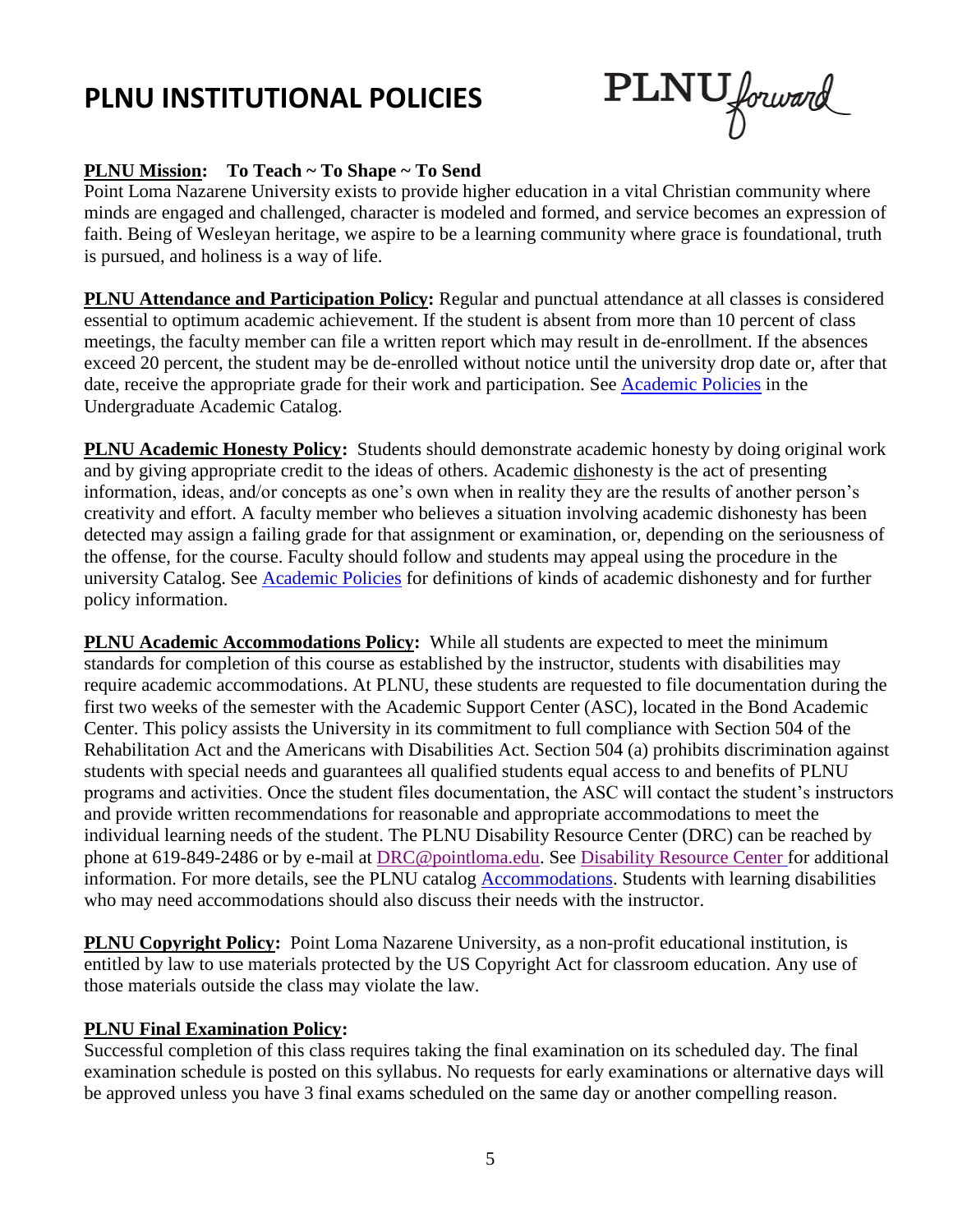## **Vertebrate Biology Class Schedule - Fall 2018**

*Readings are for Pough et al. 10th edition*

| <b>DATE</b>      | <b>TOPIC</b>                                | <b>CHAPTER</b>   | <b>SECTION</b>                           | <b>PAGES</b> |
|------------------|---------------------------------------------|------------------|------------------------------------------|--------------|
| Aug 28           | Evolution                                   | 1                | $1.2 - 1.3$                              | $5-9$        |
| Aug 29           | Evo-Devo                                    | $\mathbf{1}$     | 1.4                                      | $11 - 14$    |
|                  | Duplication of Hox genes                    | $\overline{c}$   | 2.4                                      | 27-28        |
| Aug 31           | Summary of Vertebrate Diversity             | $\boldsymbol{l}$ | 1.1                                      | $1-4$        |
|                  | <b>Basic Vertebrate Attributes</b>          | $\overline{2}$   | $2.1 - 2.6$                              | 19-35        |
|                  | <b>LABOR DAY</b>                            |                  |                                          |              |
| Sept 3           | <b>Earliest Fish</b>                        |                  | $3.1 - 3.4$                              | 41-52        |
| Sept 5           | Arrival of Jaws                             | 3<br>3           | $3.5 - 3.7$                              |              |
| Sept 7           |                                             |                  |                                          | 52-61        |
| Sept 10          | Living in Water                             | $\overline{4}$   | $4.1 - 4.2$                              | 65-72        |
| Sept 12          | Radiation of Cartilaginous Fish             | 6                | $6.1 - 6.2$                              | 95-101       |
|                  | Optional - Extant Sharks and Rays           | 7                | $7.1 - 7.5$                              | 103-114      |
| Sept 14          | NO CLASS MEETING                            |                  |                                          |              |
| Sept 17-19       | Radiation of Bony Fish                      | $\,8\,$          | 8.1-8.3                                  | 121-130      |
|                  | Optional - Extant Bony Fish                 | 9                | $9.1 - 9.8$                              | 133-56       |
| Sept 21          | Life on Land: Arrival of Tetrapods          | 10               | $10.1 - 10.4$                            | 161-175      |
| Sept 24-26       | Amphibians                                  | 11               | 11.1-11.6                                | 181-206      |
| Sept 28          | NO CLASS MEETING - Dr. Mooring in Michigan  |                  |                                          |              |
|                  |                                             |                  |                                          |              |
| Oct 1            | $\triangle$ Exam 1 (Mon)                    |                  |                                          |              |
| Oct 3            | World of Turtles                            | 16               | $16.1 - 16.6$                            | 283-295      |
| Oct 5            | Snakes and Lizards                          | 17               | 17.1-17.10                               | 301-323      |
| Oct 8            | Snakes and Lizards (cont'd)                 |                  |                                          |              |
| Oct 10           | Ectothermy                                  | 15               | 15.1-15.5                                | 269-279      |
| Oct 12           | Crocodylians                                | 18               | 18.1-18.6                                | 239-337      |
| Oct 15-17        | Dinosaurs and Mesozoic Diapsids             | 19               | 19.1-19.11                               | 343-366      |
| Oct 19           | <b>FALL BREAK</b>                           |                  |                                          |              |
| Oct 22           | NO CLASS MEETING                            |                  |                                          |              |
| Oct 24           | Origin of Flight                            | 21               | 21.1-21.4                                | 387-394      |
| Oct 26           | <b>Avian Specializations</b>                | 22               | 22.1-22.12                               | 399-429      |
| Oct 29           | $\triangle$ Exam 2 (Mon)                    |                  |                                          |              |
| Oct 31           | <b>Evolution of Mammals</b>                 | 24               | 24.1-24.5                                | 451-474      |
| Nov 2            | <b>NO CLASS MEETING</b>                     |                  |                                          |              |
|                  |                                             |                  |                                          |              |
| Nov 5            | <b>Common Features of Mammals</b>           | 25               | 25.1-25.8                                | 481-515      |
| Nov <sub>7</sub> | Specializations of Mammals                  | 25               | 25.1-25.8                                | 481-515      |
| Nov 9            | Ecology and Sociality of Mammals            | 25               | 25.1-25.8                                | 481-515      |
| <b>Nov 12</b>    | Endothermy                                  | 20               | 20.1-20.4                                | 371-383      |
| Nov 14-16        | Primate Evolution                           | 26               | 26.1-26.7                                | 519-549      |
| <b>Nov 19</b>    | NO CLASS MEETING                            |                  |                                          |              |
| Nov 21-23        | <b>THANKSGIVING RECESS</b>                  |                  |                                          |              |
| Nov 26-30        | Human Evolution                             | 26               | 26.1-26.7                                | 519-549      |
| Dec 3-5          | <b>Conservation of Vertebrates</b>          |                  | Conservation readings from text (page 7) |              |
| Dec 7            | NO CLASS MEETING                            |                  |                                          |              |
|                  |                                             |                  |                                          |              |
| Dec 16 (Fri)     | $\blacklozenge$ Final Exam (1:30 - 4:00 PM) |                  |                                          |              |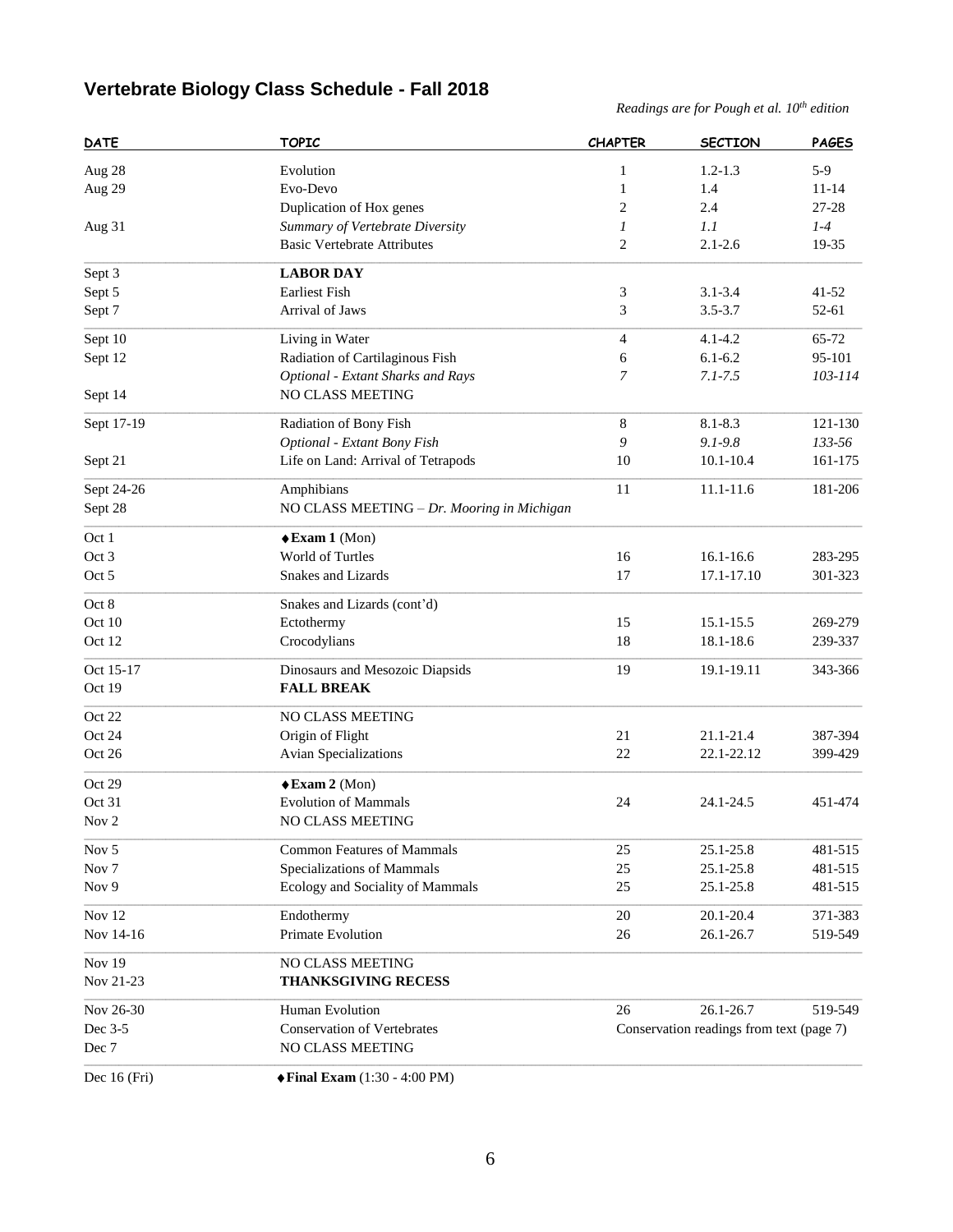# **Vertebrate Biology TEXT READING SCHEDULE – 2018**

| • Readings are for Pough et al. $10th$ edition. Assignments are due at midnight of the date indicated. |  |  |
|--------------------------------------------------------------------------------------------------------|--|--|
|--------------------------------------------------------------------------------------------------------|--|--|

| DATE DUE                     | <b>TOPIC</b>                             | <b>READING</b>    | <b>SECTION</b> | <b>PAGES</b>       |
|------------------------------|------------------------------------------|-------------------|----------------|--------------------|
| Sept 1                       | Evolution                                | $\mathbf{1}$      | $1.2 - 1.3$    | $5-9$              |
| Sept 3                       | Evo-Devo                                 | $\mathbf{1}$<br>2 | 1.4<br>2.4     | $11 - 14$<br>27-28 |
| Sept 5                       | <b>Basic Vertebrate Attributes</b>       | 2                 | $2.1 - 2.6$    | 19-35              |
| Sept 7                       | <b>Earliest Fish</b>                     | 3                 | $3.1 - 3.4$    | $41 - 52$          |
| Sept 10                      | Arrival of Jaws                          | $\overline{4}$    | $3.5 - 3.7$    | 52-61              |
| Sept 14                      | Radiation of Cartilaginous Fish          | 5                 | $6.1 - 6.2$    | 95-101             |
| Sept 21                      | Radiation of Bony Fish                   | 8                 | 8.1-8.3        | 121-130            |
| Sept 24                      | Life on Land: Arrival of Tetrapods       | 10                | $10.1 - 10.4$  | 161-175            |
| Sept 28                      | Amphibians                               | 11                | 11.1-11.6      | 181-206            |
| Oct 1                        | Exam 1                                   |                   |                |                    |
| Oct 5                        | World of Turtles                         | 16                | $16.1 - 16.6$  | 283-295            |
| Oct 10                       | <b>Snakes and Lizards</b>                | 17                | $17.1 - 17.10$ | 301-323            |
| Oct 15                       | Crocodylians                             | 18                | 18.1-18.6      | 239-337            |
| Oct 19                       | Dinosaurs and Mesozoic Diapsids          | 19                | 19.1-19.11     | 343-366            |
| Oct 26                       | Origin of Flight                         | 21                | 21.1-21.4      | 387-394            |
| Oct 30                       | Avian Specializations                    | 22                | 22.1-22.12     | 399-429            |
| Oct 29                       | Exam 2                                   |                   |                |                    |
| Nov <sub>2</sub>             | <b>Evolution of Mammals</b>              | 24                | 24.1-24.5      | 451-474            |
| Nov <sub>7</sub>             | <b>Common Features of Mammals</b>        | 25                | 25.1-25.8      | 481-515            |
| Nov 9                        | Specializations of Mammals               | 25                | 25.1-25.8      | 481-515            |
| Nov 12                       | Ecology and Sociality of Mammals         | 25                | 25.1-25.8      | 481-515            |
| Nov $19$                     | Primate Evolution                        | 26                | 26.1-26.7      | 519-549            |
| Dec 3                        | Human Evolution                          | 26                | 26.1-26.7      | 519-549            |
| <b>CONSERVATION READINGS</b> | Declining Shark Populations              | 7                 | 7.4            | 114                |
|                              | Pollution, overfishing, and fish farming | 9                 | 9.8            | 155-156            |
|                              | Why are amphibians disappearing?         | 11                | 11.6           | 205-206            |
|                              | Fateful characteristics of turtles       | 16                | 16.6           | 295                |
|                              | Lepidosaurs and climate change           | 17                | 17.10          | 323                |
|                              | Crocodylians and the skin trade          | 18                | 18.6           | 337                |
|                              | Birds and urbanization                   | $22\,$            | 22.12          | 428-429            |
|                              | Mammals and trophy hunting               | 25                | 25.8           | 513-515            |
|                              | Humans and other vertebrates             | $26\,$            | 26.7           | 547-549            |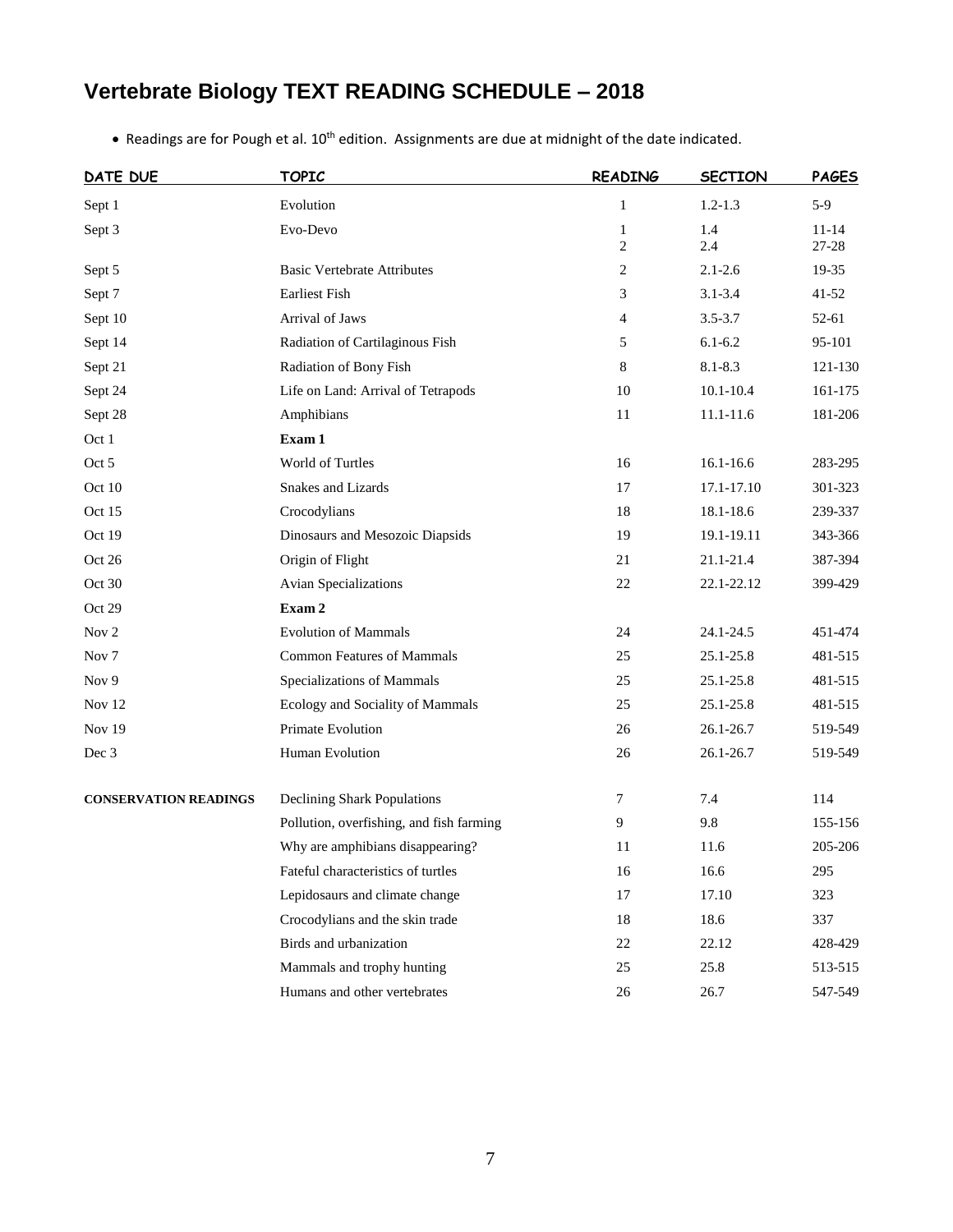## **Vertebrate Biology Lab Schedule - Fall 2018**

All on-campus labs are WEDNESDAY from 2:45-6:15 pm (field trips are 1:30-5:00). Labs that are starred (\*) will involve dissection of preserved specimens; bring dissecting kit and wear appropriate clothing. G&S = Gergus & Schuett lab manual.

On field trip days we will flip our lecture-lab schedule and do the field trip first followed by the lecture class after returning to campus. We will meet at 1:30 for the field trip, return to campus by 5:00, and meet for class at 5:20 in Taylor 311.

| <b>DATE</b>       | LAB#           | <b>ACTIVITY</b>                                                                                  | <b>READING</b>         |
|-------------------|----------------|--------------------------------------------------------------------------------------------------|------------------------|
| Aug 29            | $\mathbf{1}$   | Systematics: phylogenetic & taxonomic analysis                                                   | G&S Lab 1              |
| Sept 5            | $2*$<br>$3*$   | Hemichordata, Urochordata, & Cephalochordata<br>Jawless Craniates: Myxinoidea & Petromyzontoidea | G&S Lab 2<br>G&S Lab 3 |
| Sept 12           | $4*$           | Gnathostomata: Chondrichthyes                                                                    | G&S Lab 4              |
| Sept 19           | <b>NO LAB!</b> |                                                                                                  |                        |
| Sept 26           | 5              | Field trip to Birch Aquarium                                                                     | Handout                |
| Oct 3             | $6*$           | Osteichthyes: Actinopterygii, Latimeria & Dipnoi                                                 | G&S Lab 5              |
| Oct 10            | $7*$           | Tetrapoda: Amphibia                                                                              | G&S Lab 6              |
| Oct 17            | 8*             | Amniota: Reptilia (turtles, snakes, and lizards)                                                 | G&S Lab $7$ – part 1   |
| Oct 24            | 9              | Field trip to San Diego Zoo: Amphibians & reptiles                                               | Handout                |
| Oct 31            | $10*$          | Amniota: Reptilia (birds)                                                                        | G&S Lab $7$ – part 2   |
| Nov <sub>7</sub>  | 11             | Field trip to San Diego Zoo: Birds                                                               | Handout                |
| Nov 14            | $12*$          | Amniota: Mammalia                                                                                | G&S Lab 8              |
| Nov 21            |                | <b>THANKSGIVING RECESSS</b>                                                                      |                        |
| Nov <sub>28</sub> | 13             | Field trip to San Diego Zoo: Mammals                                                             | Handout                |
| Dec 5             | 14             | <b>Research Project Presentations</b>                                                            |                        |